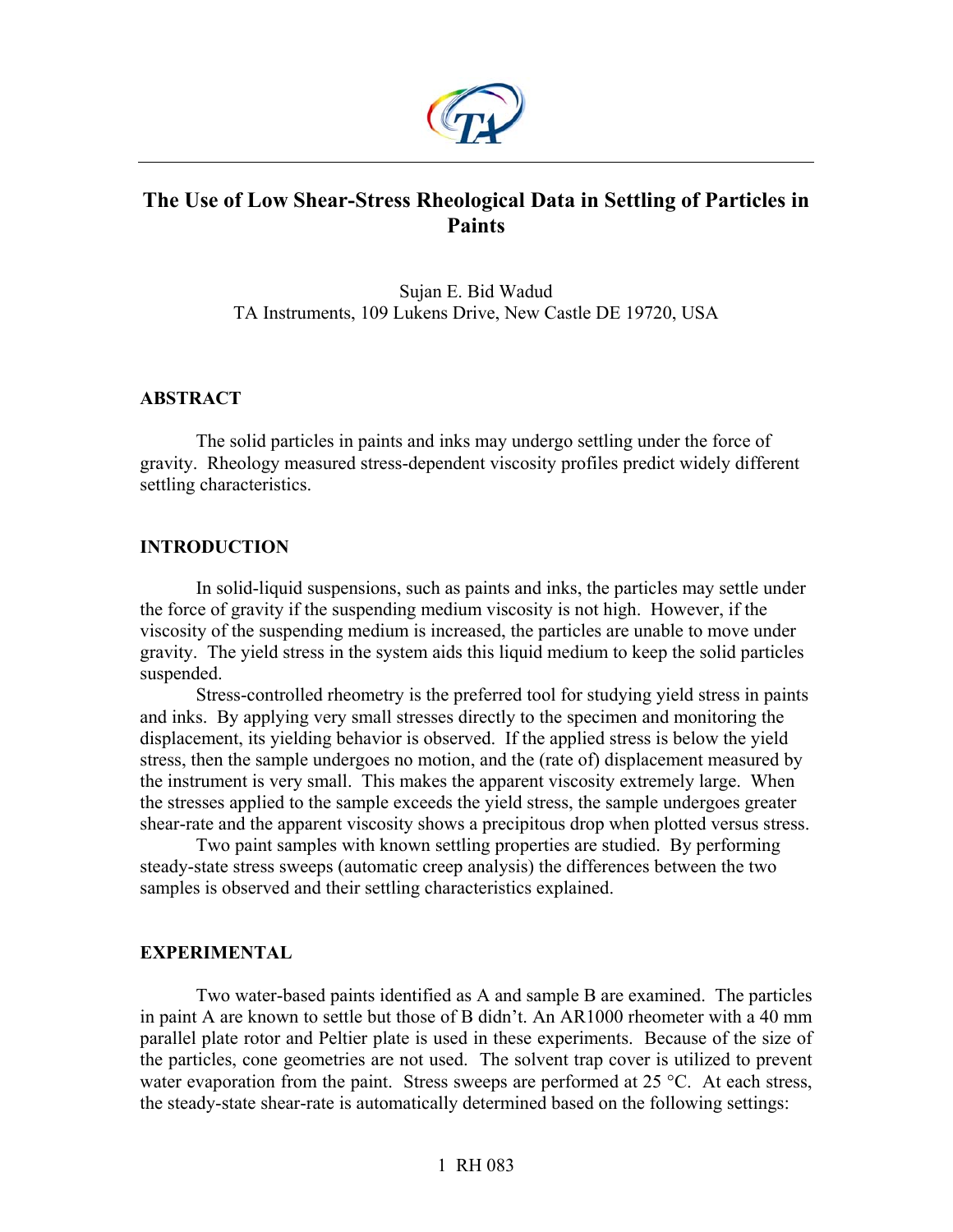| Sampling time                    | $\therefore$ 10 s |
|----------------------------------|-------------------|
| Tolerance                        | $:10\%$           |
| Consecutive within               | $\cdot$ 3         |
| Maximum point time $: 1:20$ min. |                   |

#### **RESULTS AND DISCUSSION**

Figure 1 displays the logarithm of shear rate on the Y-axis versus logarithm of the shear stress on the X-axis for samples A and B. The shear rates induced by the low stresses in sample B are significantly lower than those in sample A. As the shear stress is increased further, the shear rate in B shows a significant step increase. This sort of rheological behavior is indicative of the presence of yield stress in B. The onset of the increase in shear rate, or a change in slope, can be used as the indicator of yield stress and is estimated here at about 0.65 Pa.

When the same data is plotted with the apparent viscosity on the Y-axis in Figure 2 , the viscosity of sample B appears significantly higher than A at lower shear stresses. As the stress is increased and the yield stress is exceeded, the material starts to flow, and the apparent viscosity undergoes a sharp drop in value. The yield stress can also be calculated as the onset point of the drop in viscosity. This is more easily observed than the slope change in Figure 1 as the drop in viscosity is very sharp. The onset of this drop in viscosity is about 0.61 Pa. Sample A does not show this kind of behavior. It has a traditional zero-shear-viscosity, followed by a shear-thinning segment.



Figure 1 - Shear Rate Versus Shear Stress at 25 °C.

The settling behavior is explained by these viscosity profiles. The particles are under a very small stress due to gravity. In paint A, the viscosity of the fluid around each particle is low, such that it cannot prevent the particles from moving under the stress of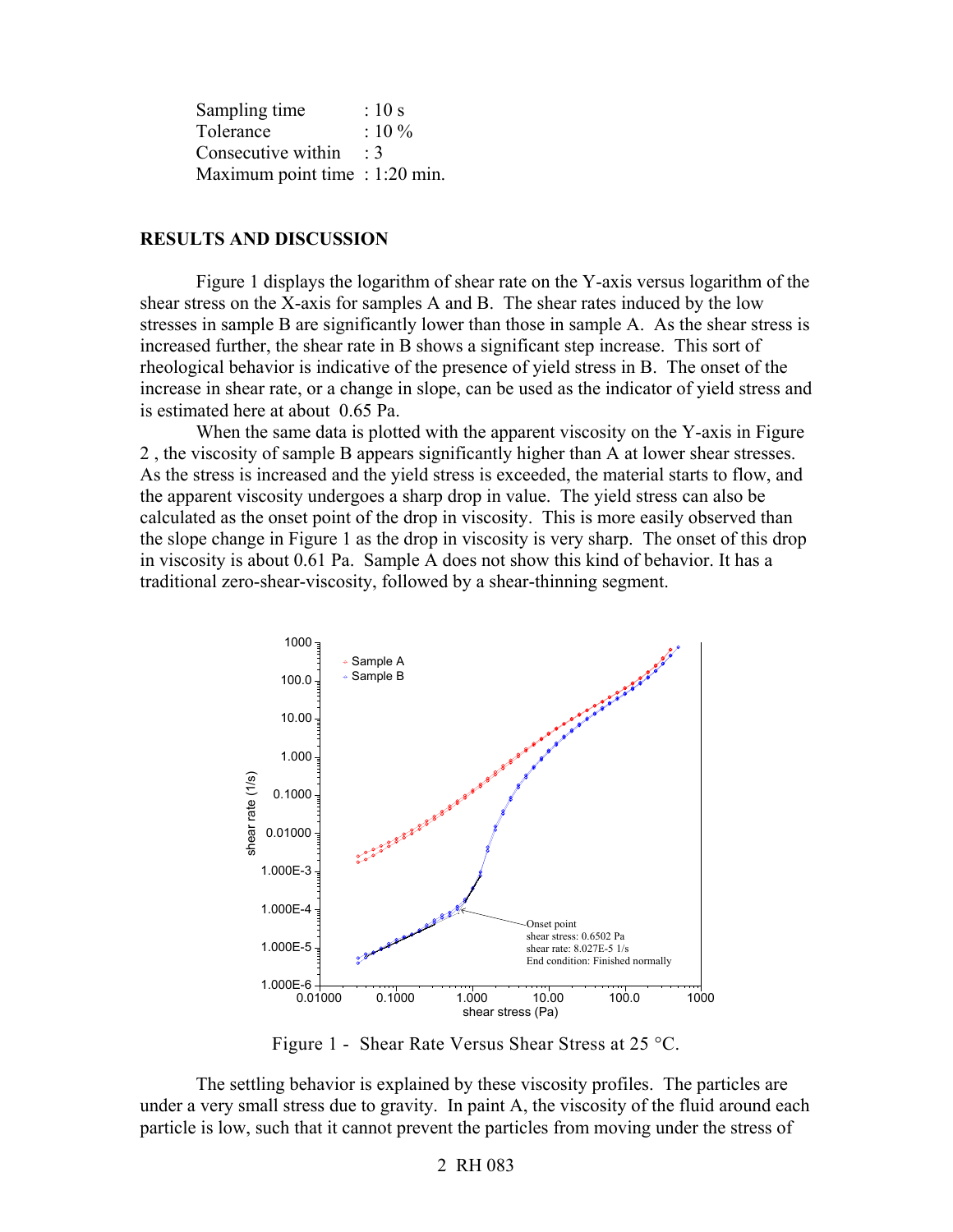gravity. But in paint B, the viscosity is so high, that the particles cannot move under that stress.



Figure 2 - Viscosity Versus Shear Stress at 25 °C.

## **SUMMARY**

The stress-controlled AR1000 rheometer is an excellent tool in determining the yield stress of structured materials such as paints. In a single experiment, the instrument is able to analyze the flow characteristics over a wide range of stresses and shear-rates. This enables one to distinguish between paint samples whose particles settle over time and those whose particles do not.

### **KEYWORDS**

paints and coatings, rheology, viscosity